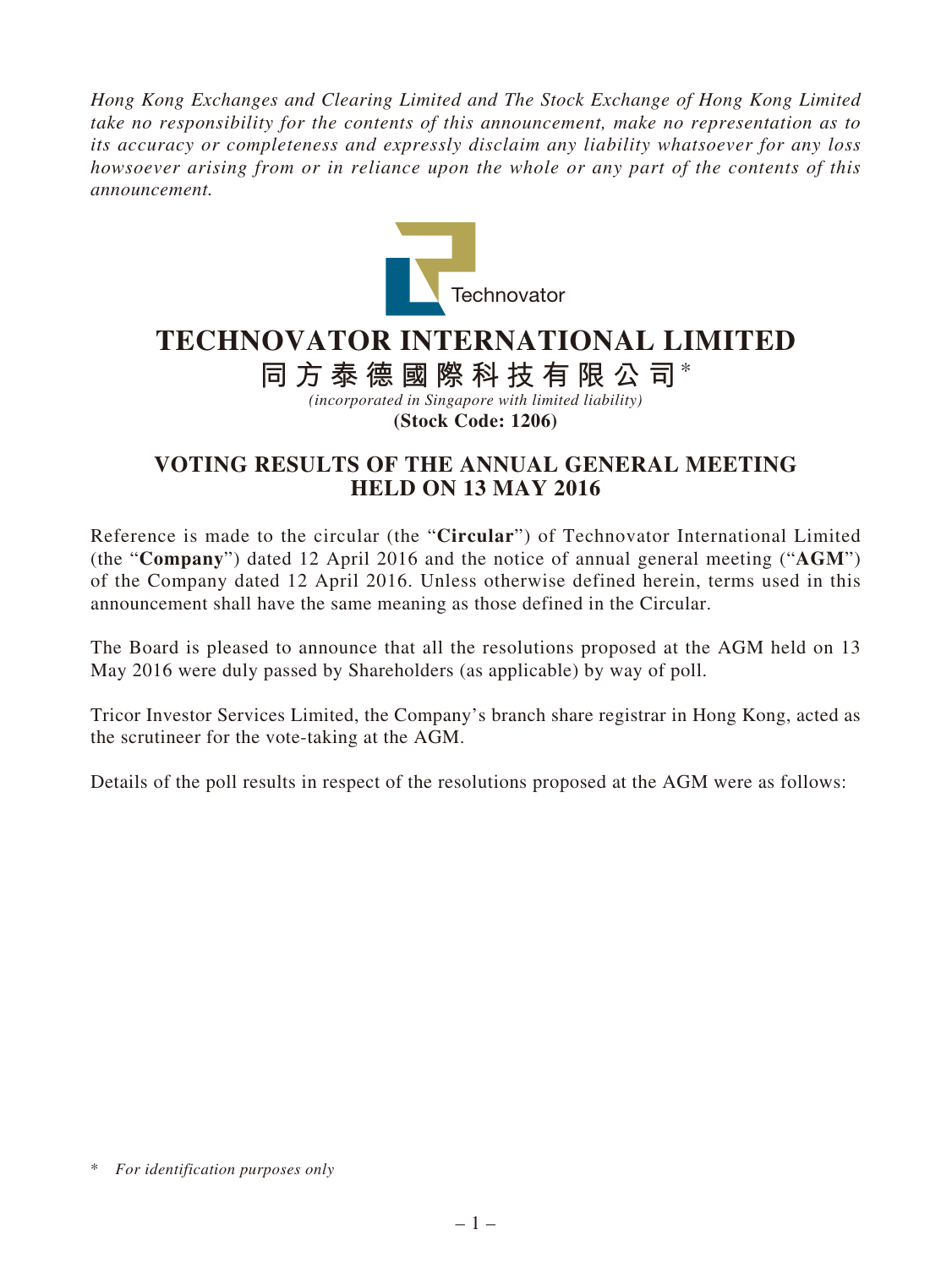|     | <b>Ordinary Resolution</b>                                                                                                                                                                                                                                                                | Number of votes $(\% )$      |                              |
|-----|-------------------------------------------------------------------------------------------------------------------------------------------------------------------------------------------------------------------------------------------------------------------------------------------|------------------------------|------------------------------|
|     |                                                                                                                                                                                                                                                                                           | For                          | <b>Against</b>               |
| 1.  | To receive and consider the audited consolidated<br>financial statements of the Company and its<br>subsidiaries prepared under Hong Kong Financial<br>Reporting Standards and the reports of the directors<br>and the auditors of the Company for the year ended<br>31 December 2015      | 351,402,416<br>$(100.00\%)$  | $\theta$<br>$(0.00\%)$       |
| 2.  | To receive and consider the audited consolidated<br>financial statements of the Company and its<br>subsidiaries prepared under Singapore Financial<br>Reporting Standards for the year ended 31<br>December 2015                                                                          | 327, 361, 612<br>(99.97%)    | 110,000<br>$(0.03\%)$        |
| 3.  | To approve the declaration and payment of a special<br>dividend of RMB0.10 per share of the Company                                                                                                                                                                                       | 351,402,416<br>$(100.00\%)$  | $\overline{0}$<br>$(0.00\%)$ |
| 4.  | To re-elect Mr. Liu Tianmin as director of the<br>Company                                                                                                                                                                                                                                 | 351,402,416<br>$(100.00\%)$  | $\Omega$<br>$(0.00\%)$       |
| 5.  | To re-elect Mr. Chia Yew Boon as director of the<br>Company                                                                                                                                                                                                                               | 351,402,416<br>$(100.00\%)$  | $\Omega$<br>$(0.00\%)$       |
| 6.  | To re-elect Mr. Wang Yinghu as director of the<br>Company                                                                                                                                                                                                                                 | 351,402,416<br>$(100.00\%)$  | $\Omega$<br>$(0.00\%)$       |
| 7.  | To authorise the board of directors of the Company<br>to fix the remuneration of the Company's directors                                                                                                                                                                                  | 351,402,416<br>$(100.00\%)$  | $\Omega$<br>$(0.00\%)$       |
| 8.  | To re-appoint KPMG as the auditor of the Company<br>for the consolidated financial statements of the<br>Company and its subsidiaries prepared under<br>Hong Kong Financial Reporting Standards and to<br>authorise the board of directors of the Company to<br>fix their remuneration     | 351,402,416<br>$(100.00\%)$  | $\overline{0}$<br>$(0.00\%)$ |
| 9.  | To re-appoint KPMG LLP as the auditor of the<br>Company for the consolidated financial statements<br>of the Company and its subsidiaries prepared under<br>Singapore Financial Reporting Standards and to<br>authorise the board of directors of the Company to<br>fix their remuneration | 351,402,416<br>$(100.00\%)$  | $\overline{0}$<br>$(0.00\%)$ |
| 10. | To grant a general mandate to the directors of<br>the Company to allot, issue and deal with the<br>Company's shares                                                                                                                                                                       | 303, 237, 242<br>$(86.29\%)$ | 48, 165, 174<br>$(13.71\%)$  |